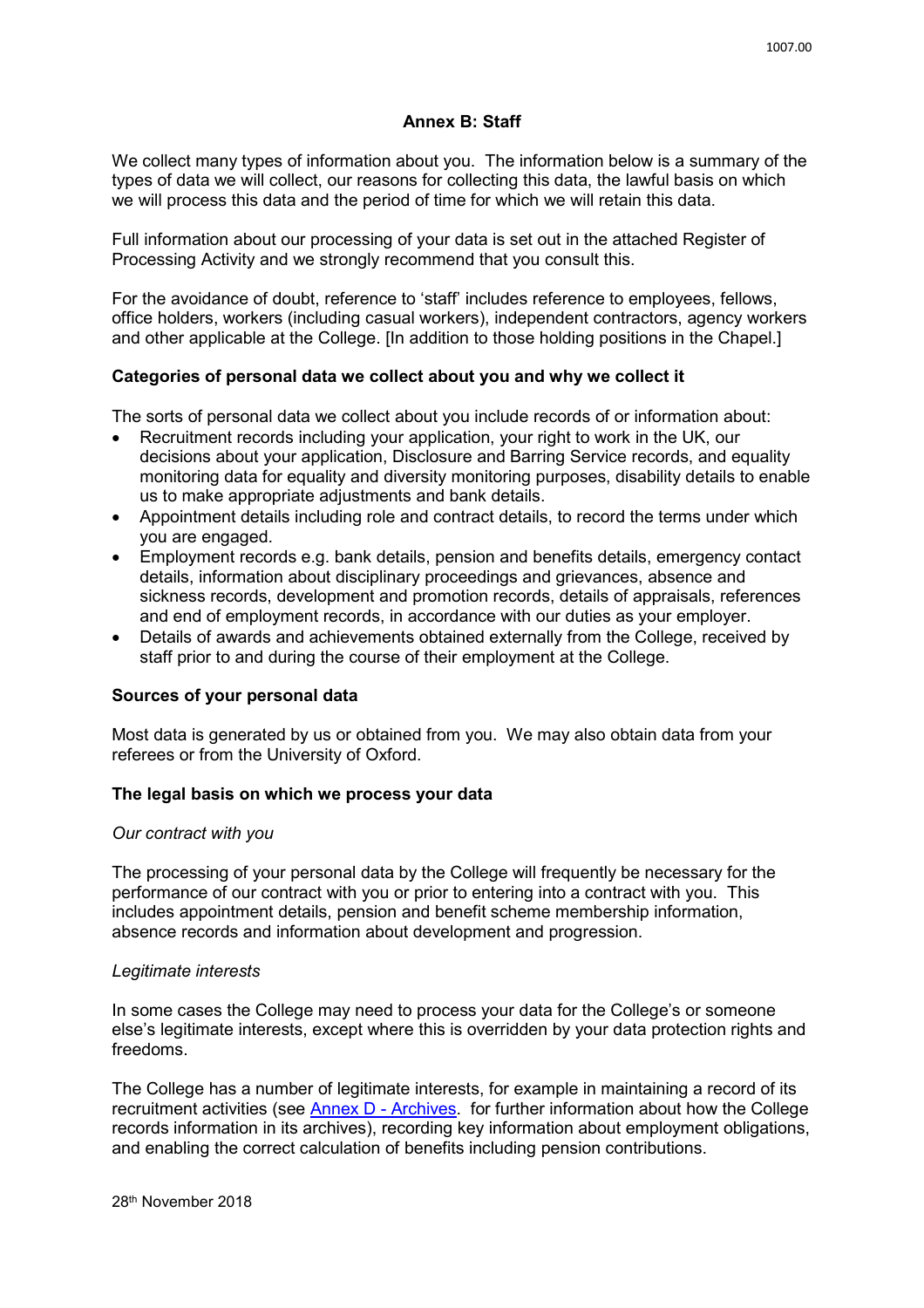In some cases the College may need to process your data to protect the legitimate interests of others, including you, as well as or instead of in its own interest. For example, the College and its staff have a legitimate interest in the proper investigation and handling of complaints, disputes and grievances.

## *Compliance with a legal obligation*

In some cases the College must process your data in order to comply with a legal obligation. For example, the College must provide certain data to HMRC and comply with employment, equality and safeguarding law.

# *Performance of tasks in the public interest*

The College is entitled to process special category data in order to carry out its obligations in the field of employment and/or social security or protection and in line with legislation.

The College has a substantial public interest in processing special category data and which is necessary, e.g. for equality law purposes Such interests include preventing a breach of obligations under various laws including health and safety laws and to ensure compliance with the College's statutory and legal obligations. Processing of data held within the College archives is necessary for archiving in the public interest, and/or for historical research purposes.

# **Additional information including processing of data relating to criminal convictions**

The College will hold information about criminal convictions or allegations where incidents are alleged to have occurred on College property, or involved members of, or visitors to, the College. All such processing meets a condition in Part 2 of Schedule 1 to the Data Protection Act 2018.

### **Who we share your data with**

We will only share your data with third parties if we are allowed or required to do so by law. Examples of instances in which we will share your data are:

- where we are required to report information about staff and office holders that are subject to visa controls, to UK Visas and Immigration and/or the Home Office;
- where we are required to provide information to the UK Disclosure and Barring Service;
- where we are required to submit data for the Research Excellence Framework or similar assessment mechanisms; and
- we provide real time information to HMRC in order to collect PAYE Income Tax and National Insurance contributions.
- specialist third parties such as medical professionals, external legal/HR advisors.

# **Retention of your data**

The period for which we retain your data will depend on the specific type of data. Disclosure and Barring service data is only held for 6 months after the point at which we decide to appoint you to a position. Many types of information will be retained for seven years following the termination of your employment, after which a skeleton record only will be held. Other information may be retained indefinitely but only in an anonymised format.